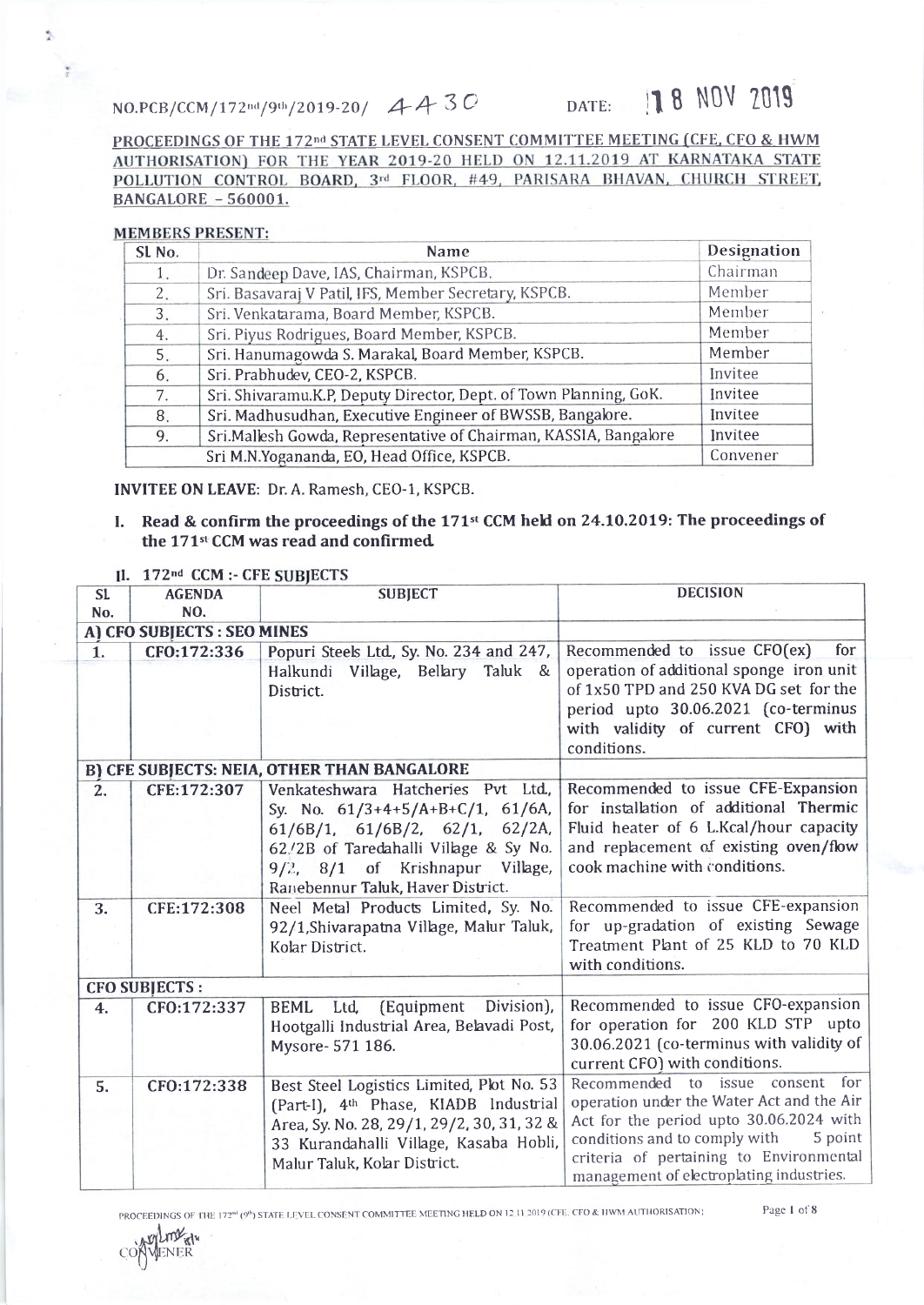|                                     | C) CFE SUBJECTS: SEO - WMC |                                                                                                                                                                         |                                                                                                                                                                                                                                                                                                                                                                                                             |  |
|-------------------------------------|----------------------------|-------------------------------------------------------------------------------------------------------------------------------------------------------------------------|-------------------------------------------------------------------------------------------------------------------------------------------------------------------------------------------------------------------------------------------------------------------------------------------------------------------------------------------------------------------------------------------------------------|--|
| 6.                                  | CFE:172:309                | Chamarajanagar Institute of Medical<br>Sciences, Plot No. 124, Yadapura<br>(Uttavalli) Village,<br>Kasaba<br>Hobli,<br>Yadapura, Chamarajanagar - 571312.               | Committee after detailed deliberations<br>recommended to Hospital authorities<br>and<br>Secretary,<br>Medical Education<br>Department<br>for Personal Hearing<br>before Chairman and to take decision on<br>disposal of application.                                                                                                                                                                        |  |
|                                     |                            | HAZARDOUS WASTE AUTHORIZATION SUBJECTS:                                                                                                                                 |                                                                                                                                                                                                                                                                                                                                                                                                             |  |
| 7.                                  | AUTH:172:83                | Nvent Electrical Products India Pvt Ltd.,<br>Plot No. 19-B, Bidadi Industrial Area, 1<br>Phase, 1st Sector, Ramanagara Tq &<br>District.                                | Recommended to renew authorization<br>under HWM Rules, 2016 for the period<br>upto 30.06.2023 with conditions.                                                                                                                                                                                                                                                                                              |  |
| 8.                                  | AUTH:172:84                | Padmini Aromatic Pvt Ltd, (Formerly<br>M/s. Superfine Aromatics Company (P)<br>Ltd.), Plot No. 9A & 9B, KIADB Industrial<br>Area, Nanjangud -571302, Mysore<br>District | Recommended to renew authorization<br>under HWM Rules, 2016 for the existing<br>category and quantity upto 30.06.2021.                                                                                                                                                                                                                                                                                      |  |
| 9.                                  | <b>AUTH:172:85</b>         | Chandra Life Sciences, Plot No. 200,<br>Kolhar Industrial Area, Bidar -585402.                                                                                          | Committee after detailed deliberations<br>recommended to call the unit authorities<br>for Personal Hearing before Chairman<br>and to take decision on disposal of<br>application.                                                                                                                                                                                                                           |  |
| 10.                                 | AUTH:172:86                | Sequent Scientific Ltd., (Formerly Arvee<br>Synthesis Pvt Ltd.) Sy. No. 265, 250,<br>251, 253 and 233 of Thoremavu Village,<br>Nanjangud Taluk, Mysuru District.        | Committee after detailed deliberations<br>recommended to call the unit authorities<br>for Personal Hearing before Chairman<br>and to take decision on disposal of<br>application.                                                                                                                                                                                                                           |  |
| 11.                                 | AUTH:172:87                | Jubilant<br><b>Biosys</b><br>Limited,<br>No.<br>96,<br>Industrial Subrub, 2nd Stage, Industrial<br>Area, Yeshwnathpura, Bengaluru.                                      | Recommended to renew authorization<br>under HWM Rules, 2016 for the existing<br>category and quantity upto 30.06.2021.                                                                                                                                                                                                                                                                                      |  |
| 12.<br>20                           | AUTH:172:88                | JSW Paints Private Limited, Sy No. 504,<br>505 506, 515, 416 & 17,18,19,20,<br>Toranagallu-Musenayakanahalli.,<br>Vidyanagara PO, Sandur Tq. - 583275                   | Committee after detailed deliberations<br>recommended to call the unit authorities<br>for Personal Hearing before Chairman<br>and to take decision on disposal of<br>application.                                                                                                                                                                                                                           |  |
| 13.<br>-50                          | AUTH:172:89                | JSW Cement Limited, Vijayanagara<br>Works, Vidyanagar, Toranagallu, Ballari<br>District.                                                                                | Committee after detailed deliberations<br>recommended to call the unit authorities<br>for Personal Hearing before Chairman<br>and to take decision on disposal of<br>application.                                                                                                                                                                                                                           |  |
| CFE SUBJECTS: CEO - NEIA, BANGALORE |                            |                                                                                                                                                                         |                                                                                                                                                                                                                                                                                                                                                                                                             |  |
| 14.                                 | CFE:172:310                | BPL India Ltd, Plot No. 28B/29, KIADB<br>Industrial<br>Area,<br>Veerapuara<br>Post,<br>Doaddaballapura,<br>Bangalore<br>Rural-<br>561203.                               | Committee after detailed<br>deliberation<br>recommended to issue Consnet<br>for<br>establishment<br>(Expansion)<br>for<br>production capacity of<br>enhancing the<br>Printed Circuit board from 15,000 Smtr<br>to 50,000 Smtr, installation of 15 KLD<br>STP, up gradation of 150 KLD effluent<br>treatment Plant with conditions after<br>of proposal for achieving<br>obtaining<br>Zero Liquid discharge. |  |

Page 2 of 8

 $\ddot{\phantom{0}}$ 

 $\ddot{\phantom{a}}$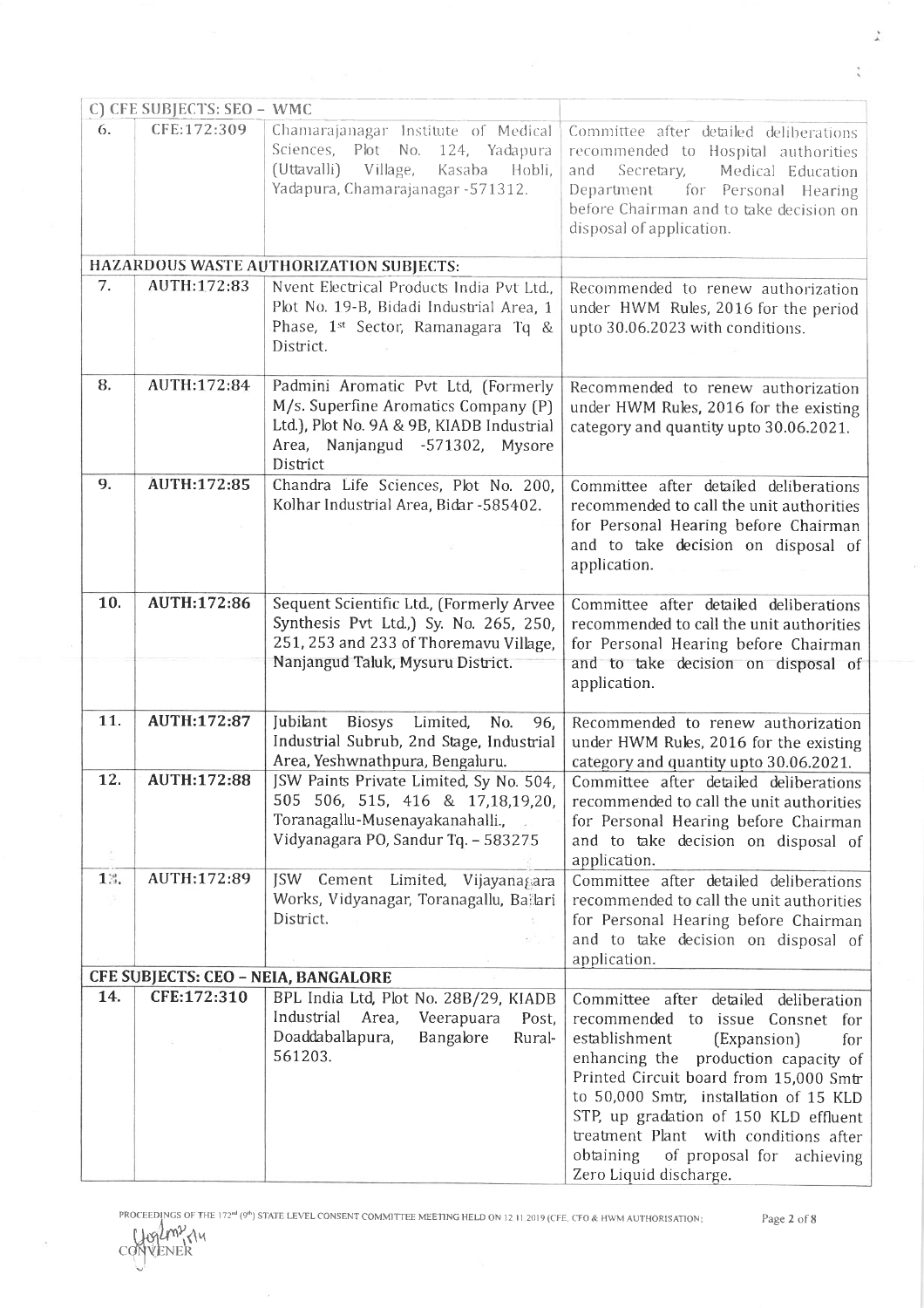|     | <b>CFO SUBJECTS:</b>               |                                                                                                                                                                                  |                                                                                                                                                                                                                                                                                                                                                                           |  |  |
|-----|------------------------------------|----------------------------------------------------------------------------------------------------------------------------------------------------------------------------------|---------------------------------------------------------------------------------------------------------------------------------------------------------------------------------------------------------------------------------------------------------------------------------------------------------------------------------------------------------------------------|--|--|
| 15. | CFO:172:339                        | Sigma Aldrich Chemicals Pvt Ltd, Plot<br>No. 12, 4th Phase, Bommasandra Jigani<br>Link Road, Industrial Area, Anekal<br>Taluk, Bangalore 'Urban District -<br>560099.            | Recommended to issue CFO-expansion<br>for discharge of effluent and emission<br>from additional activity i.e., Diluent &<br>Reagent of capacity 105 KL, Buffer<br>solution of capacity 75 KL & Physico-<br>chemical<br>and<br>Micobiological/<br>Biotech/rDNA Development and Testing<br>of capacity 1 Ton upto 30.06.2021 (co-<br>terminus with validity of current-CFO) |  |  |
| 16. | CFO:172:340                        | KDDL Ltd Hands, Unit-1, No.296 & 297,<br>IV Phase, Peenya Industrial Area,<br>Bengaluru-560058.                                                                                  | with conditions.<br>Recommended to issue CFO-expansion<br>under the Water Act and the Air Act for<br>commission of RO plant and production<br>of additional quantity of Wrist watch<br>hands of capacity 40,00,000 No.s/month<br>without electroplating upto 30.06.2021<br>(co-terminus with validity of current<br>CFO) with conditions.                                 |  |  |
|     | <b>CFE SUBJECTS: 17 CATEGORY</b>   |                                                                                                                                                                                  |                                                                                                                                                                                                                                                                                                                                                                           |  |  |
| 17. | CFE:172:311                        | Shree Renuka Sugars Limited, R.S No.<br>367/1, Munoli Village, Saundatti taluk,<br>Belgavi District                                                                              | Recommended to issue Consent for<br>establishment<br>(expansion)<br>for<br>enhancing the<br>sugarcane crushing<br>capacity from 7500 TCD to 10,000 TCD<br>with conditions.                                                                                                                                                                                                |  |  |
| 18. | CFE:172:312                        | <b>BASF</b><br>India Ltd,<br>Plot No.124/1-2,<br>$126/1,3,127/1-2,$<br>Surathkal<br><b>Bajpe</b><br>Road, Bala Via Kattipalla, Mangalore.                                        | Committee after detailed deliberation<br>recommended to issue consent for<br>establishment(expansion)<br>for<br>formulation of Paint, Textile and leather<br>Auxiliaries of capacity 833.33 TPM with<br>conditions.                                                                                                                                                       |  |  |
| 19. | CFE:172:313                        | Vivimed Labs Limited, Unit-I, Plot No.<br>78A, 55 & 134P, Kolhar IA, Bidar Taluk<br>& Dist.                                                                                      | Committee after detailed deliberations<br>recommended to call the unit authorities<br>for<br>Technical<br>Presentation<br>before<br>Chairman and to take decision on<br>disposal of application.                                                                                                                                                                          |  |  |
| 20. | CFE:172:314                        | Renuka<br>Shree<br>Limited-IV,<br><b>Sugars</b><br>Barlatti Village, Athani Taluk, Belgaum<br>District.<br>SC.                                                                   | Committee after detailed deliberations<br>recommended to call the unit authorities<br>for Personal Hearing before Chairman<br>and to take decision on disposal of<br>application.                                                                                                                                                                                         |  |  |
|     | <b>CFO SUBJECTS:</b>               |                                                                                                                                                                                  |                                                                                                                                                                                                                                                                                                                                                                           |  |  |
| 21. | CF0:172:341                        | Shri Sai Priya Sugars Limited, (Distillery<br>Division), Sy.No. 138 to 151, 159 to<br>162,167,168, Hipparagi<br>$\sim 10^{-11}$<br>Mygur,<br>Jamkhandi Taluk, Bagalkot District. | Committee after detailed deliberations<br>recommended to call the unit authorities<br>for Personal Hearing before Chairman<br>and to take decision on disposal of<br>application.                                                                                                                                                                                         |  |  |
|     | CFE SUBJECTS: SEO - INFRASTRUCTURE |                                                                                                                                                                                  |                                                                                                                                                                                                                                                                                                                                                                           |  |  |
| 22. | CFE:172:315                        | Sipani Properties Pvt Ltd., Sy. No. 83/1<br>& 84/1 of Veerasandra Village, Attibele<br>Hobli, Anekal Taluk, Bengaluru Urban<br>District, Bengaluru.                              | Committee after detailed deliberations<br>recommended to refuse the CFE as the<br>project authorities has not submitted<br>required location details.                                                                                                                                                                                                                     |  |  |

 $-1$ 

PROCEEDINGS OF THE 172<sup>nd</sup> (9<sup>th</sup>) STATE LEVEL CONSENT COMMITTEE MEETING HELD ON 12.11.2019 (CFE, CFO & HWM AUTHORISATION;<br>COMMUNER<br>COMMUNER

 $\frac{1}{4}$ 

Page 3 of 8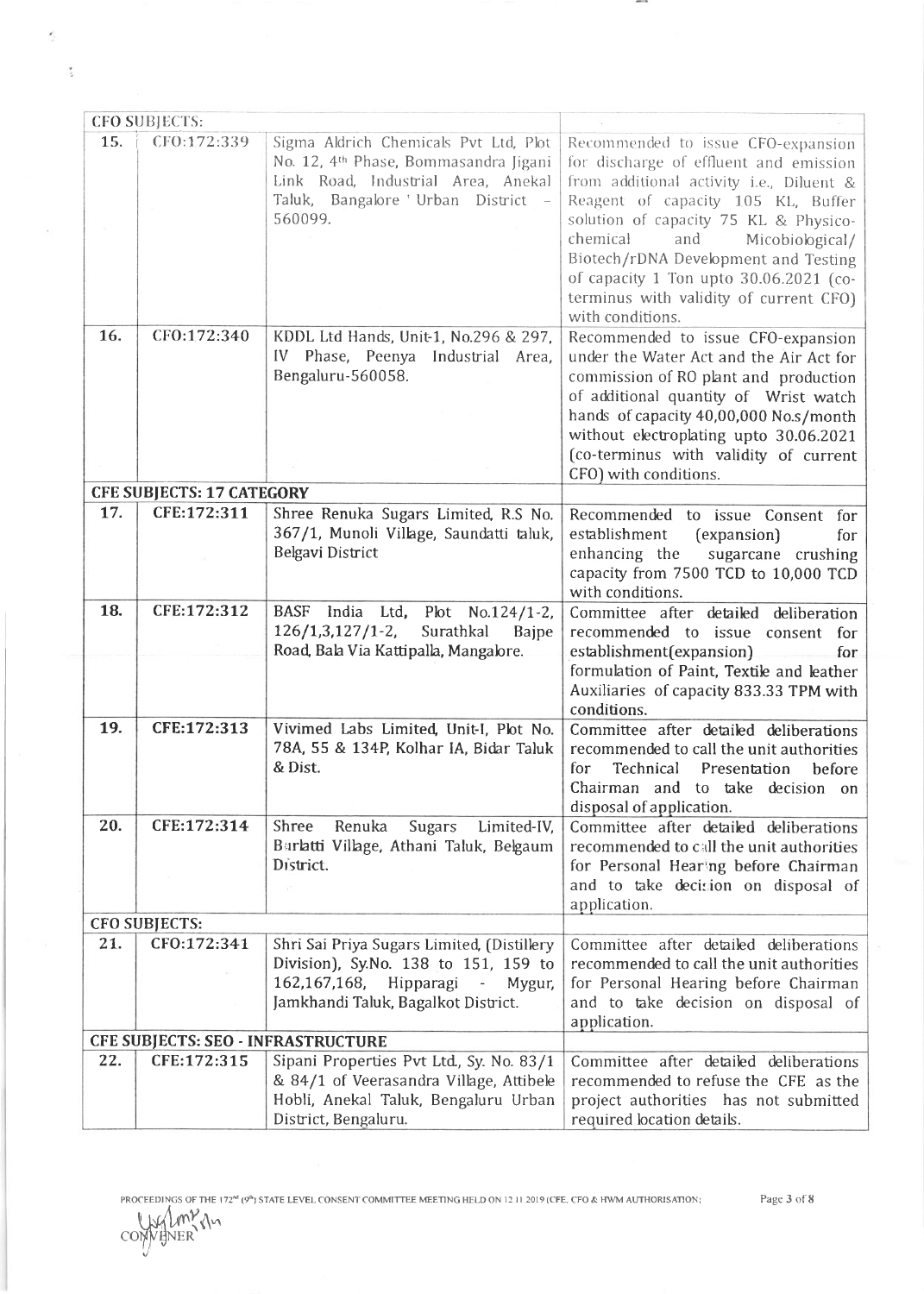| 23. | CFE:172:316 | Mukunda Developers, Sy. No. 26/2B,<br>27/1 & 27/2 of Kodigehalli Village, K.R.<br>Puram Hobli, Bengaluru East Taluk,<br>Bengaluru.                                                                                                                                                                                                                                                                                                                                                                                                                                                                                            | Committee after detailed deliberations<br>recommended to call the Project<br>Proponent for Personal Hearing before<br>Chairman and to take decision on<br>disposal of application.                                                                                                                                                                                                                                                                                                                                                         |
|-----|-------------|-------------------------------------------------------------------------------------------------------------------------------------------------------------------------------------------------------------------------------------------------------------------------------------------------------------------------------------------------------------------------------------------------------------------------------------------------------------------------------------------------------------------------------------------------------------------------------------------------------------------------------|--------------------------------------------------------------------------------------------------------------------------------------------------------------------------------------------------------------------------------------------------------------------------------------------------------------------------------------------------------------------------------------------------------------------------------------------------------------------------------------------------------------------------------------------|
| 24. | CFE:172:317 | Sumadhura Sushantham Phase - II, Sy.<br>No. 3/7, 3/8A, 3/8B & 3/8C, Khatha No.<br>1583 of Thindlu Village, Yelahanka<br>Hobli,<br>Bengaluru<br>North<br>Taluk,<br>Bengaluru.                                                                                                                                                                                                                                                                                                                                                                                                                                                  | Committee after detailed deliberations<br>recommended to call<br>the<br>Project<br>Proponent for Personal Hearing before<br>Chairman and to take decision on<br>disposal of application.                                                                                                                                                                                                                                                                                                                                                   |
| 25. | CFE:172:318 | Bren Corporation Pvt Ltd., Sy. No.<br>65/1A, 62, 63 of Kaikondarahalli<br>Village, Varthur Hobli, Bengaluru East<br>Taluk, Bengaluru.                                                                                                                                                                                                                                                                                                                                                                                                                                                                                         | Committee after detailed deliberations<br>recommended to call the Project<br>Proponent for Personal Hearing before<br>Chairman and to take decision on<br>disposal of application.                                                                                                                                                                                                                                                                                                                                                         |
| 26. | CFE:172:319 | Sai Kalyan Builders & Developers Pvt<br>No.<br>798/100/1<br>Ltd.,<br>Site<br>of<br>Thanisandra, Ward No. 6, Bengaluru.                                                                                                                                                                                                                                                                                                                                                                                                                                                                                                        | Recommended to issue Consent for<br>establishment for residential apartment<br>with 195 flats with built up area of<br>26,253.42 Smtr and 120 KLD STP with a<br>after submission of 'No<br>conditions<br>Objection Certificate' issued by BWSSB<br>for discharge of treated<br>Sewage to<br><b>BWSSB UGD.</b>                                                                                                                                                                                                                              |
| 27. | CFE:172:320 | Divyasree Infrastructure Projects Pvt<br>Ltd., Sy. No. 39 & 40 of Aklenahalli<br>Mallenahalli Village, Kasaba<br>Hobli,<br>Devanahalli Taluk, Bengaluru Rural<br>District.                                                                                                                                                                                                                                                                                                                                                                                                                                                    | Recommended to issue Consent for<br>establishment for residential Hostel with<br>150 rooms with built up area of 12,520<br>Smtr and 150 KLD Sewage Treatment<br>Plant with conditions and to comply<br>with bye laws of BIAAPA with respect to<br>leaving Setback.                                                                                                                                                                                                                                                                         |
| 28. | CFE:172:321 | LTG Infrastructure Limited, $6/1$ , $6/2$ ,<br>$6/3$ , $6/4$ , $6/5$ , $6/6$ , $6/7$ , $6/8$ , $8/2$ , $9/1$ ,<br>$9/6$ , $10/1$ , $10/3$ , $11/1$ , $11/2$ , $11/3$ ,<br>$11/4$ , $11/5$ , $11/6$ , $11/7$ , $11/8$ , $11/9$ ,<br>12/1, 12/2, 12/3, 12/4, 13/3, 13/4,<br>$14/2$ , $18/1$ , $18/2$ , $18/3$ , $18/4$ , $19/1$ ,<br>19/2, 19/3, 19/4, 20/1, 20/2, 20/3,<br>20/4, 21/2, 22/2, 22/3, 22/4, 22/5,<br>22/6, 22/7, 22/8, 22/9, 23/2, 23/3,<br>23/4, 23/5, 23/6, 23/7, 23/8, 23/9,<br>23/10, 24/1, 24/2, 25 & 26<br><sup>of</sup><br>Kodiyalakarenahalli Village,<br>Bidadi<br>Hobli, Ramanagara Taluk and District. | Recommended to issue Consent for<br>establishment for<br>development of<br>residential layout with 1326 sites in an<br>area of 72 acres & 35 Gunta at Sy. No. of<br>Kodiyalakarenahalli (Sy. No.s indicated<br>in Col. No.3) and establishment of 850<br>KLD capacity Sewage Treatment Plant<br>with conditions.                                                                                                                                                                                                                           |
| 29. | CFE:172:322 | Residential Layout by Veliyath Krishnan<br>Nayar, 91/1, 92/1, 92/2, 93/1a, 93/2a,<br>96, 86/3, 94/1A, 94/3, 91/3, 93/1C2,<br>93/C2, 95/2, 94/1B, 95/1B, 94/2 of<br>Chadalapura Village, Sy. No. 33/2, 32/3,<br>36/1, 36/2A, 36/2B, 38/2A, 38/1A,<br>38/1B, 36/3, 33/3, 37/4, 37/5, 26/4,<br>26/5, 26/7, 27/1, 41, 39/1, 37/3, 37/1,<br>$31/5$ , $31/2$ , $31/5$ , $26/2$ , $22/2$ , $34/1$ ,<br>32/1 of Kuppahalli Village, Nandi Hobli,<br>Chikkaballapura Taluk & District.                                                                                                                                                 | Recommended<br>issue<br>to<br>Consent<br>for<br>establishment for development of residential  <br>layout with 611 sites in an area of 47 acres $\&$<br>3.5 Guntas (1,90,556.095 Smtr) at Sy. No. of<br>Chadalpura and Kuppahalli village, (sy. No.<br>sindicated in Col. No.3) and establishment of<br>380 KLD sewage Treatment Plant with<br>conditions as per the zoning Regulations of<br>the relavent Planning Authority and not to<br>leave buffer on either side of the nalla and<br>not to discharge the treated effluent to nalla. |

 $\overline{\phantom{a}}$ 

PROCEEDINGS OF THE 172<sup>nd</sup> (9<sup>th</sup>) STATE LEVEL CONSENT COMMITTEE MEETING HELD ON 12.11 2019 (CFE. CFO & HWM AUTHORISATIO

LLOY U.S.

Page 4 of 8

 $\frac{1}{\lambda}$ 

 $\hat{\boldsymbol{\epsilon}}$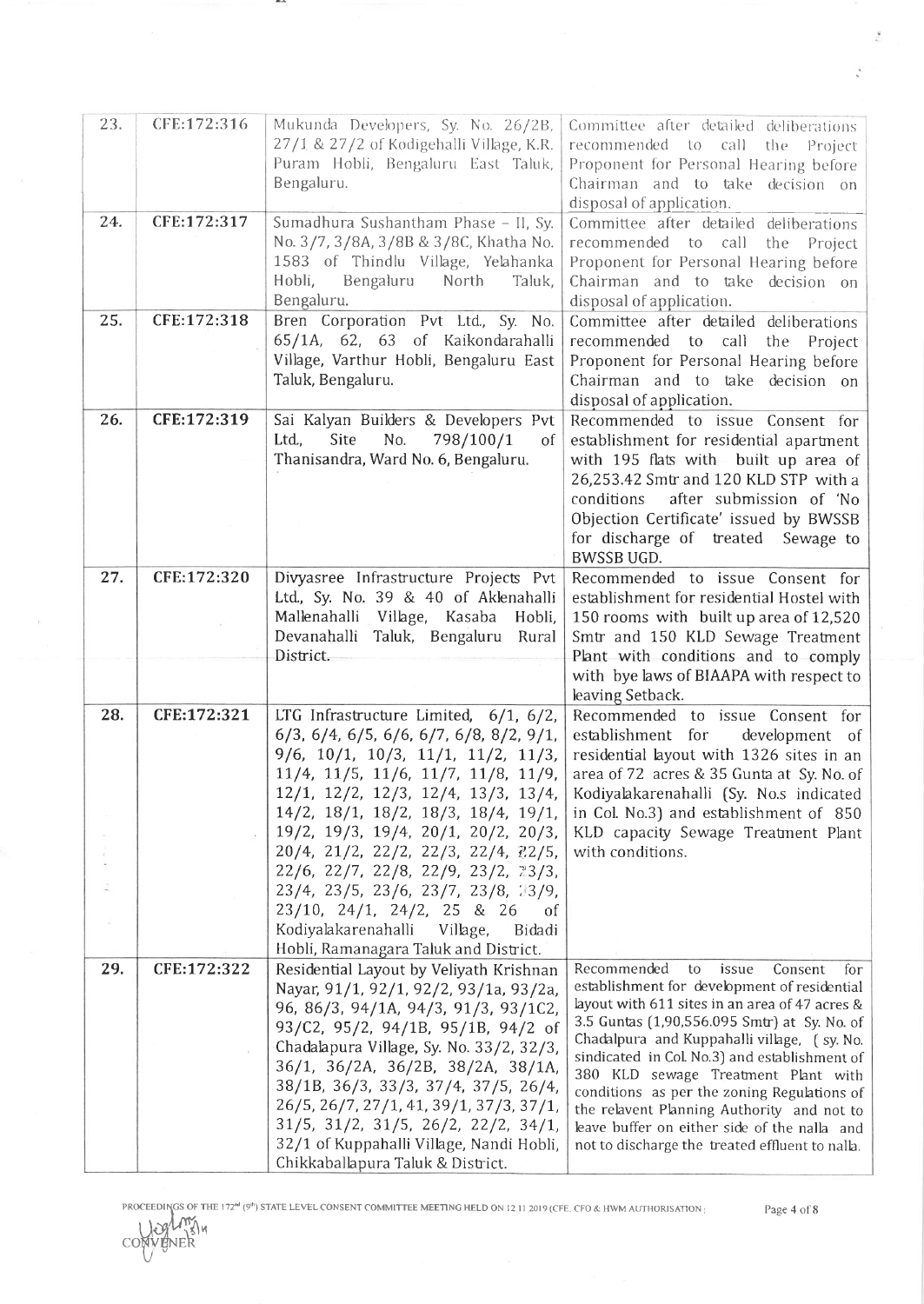| 30. | CFE:172:323                 | Akarsha Realty Pvt<br>Ltd.,                      | Committee after detailed deliberations               |
|-----|-----------------------------|--------------------------------------------------|------------------------------------------------------|
|     |                             | 143/1,143/12A, 143/12B, 143/13,                  | recommended to call the Project                      |
|     |                             | 143/14, 144/1, 144/2A, 144/2B,                   | Proponent for Personal Hearing before                |
|     |                             | 144/3, 144/6, 145/1, 145/3, 145/6,               | Chairman and to take decision on                     |
|     |                             | 192/1, 192/2A, 192/2B, 192/4, 193/1,             | disposal of application.                             |
|     |                             | 193/2, 194, 195/2 & 195/6 of Gunjuru             |                                                      |
|     |                             | Village, Varthur Hobli, Bangaluru East           |                                                      |
|     |                             | Taluk, Bangaluru.                                |                                                      |
| 31. | CFE:172:324                 | IBC Tech Park by Wisdom Developers,              | Recommended to issue Consent for                     |
|     |                             | 173/3, 173/5, 173/6, 176, 177, 178/1,            | establishment<br>for<br>construction<br>οf           |
|     |                             | 179, 183/1, 183/2, 184/1, 184/2,                 | Information<br>Technology<br>and/or                  |
|     |                             | 184/3, 187/1, 189, 190, 197/1, 197/2             | Biotechnology office building with total             |
|     |                             | of Bellandur Amanikere Village, Varthur          | built-up area of 4,37,437.09 Smtr and                |
|     |                             | Hobli, Bengaluru East Taluk, Bengaluru           | Sewage Treatment Plants of 300 KLD                   |
|     |                             | District.                                        | and 570 KLD with conditions.                         |
| 32. | CFE:172:325                 | Pariwar Housing Corporation & Wise               | Committee after detailed deliberations               |
|     |                             | Builder & Developers, Sy. No. 68/2 of            | recommended to call the Project                      |
|     |                             | Haralur<br>Village,<br>Varthur<br>Hobli,         | Proponent for Personal Hearing before                |
|     |                             | Bengaluru East Taluk, Bengaluru.                 | Chairman and to take decision on                     |
|     |                             |                                                  | disposal of application.                             |
| 33. | CFE:172:326                 | Karnataka Housing Board, Sy. No. 110,            | Committee after detailed deliberations               |
|     |                             | 112, 113 & 114 of Devagiri Yallapur              | recommended to call the Project                      |
|     |                             | Village, Haveri Taluk & District.                | Proponent for Personal Hearing before                |
|     |                             |                                                  | Chairman and to take decision on                     |
|     |                             |                                                  | disposal of application.                             |
|     | <b>CFE REVIEW SUBJECTS:</b> |                                                  |                                                      |
| 34. | CFE:172:327                 | G. Corp Homes Pvt Ltd., BBMP Khatha              | Recommended to extend the validity                   |
|     |                             | No. 13/2, Thanisandra Ward No. 6,                | Consent for establishment issued by the              |
|     |                             | Thanisandra Main Road, Comprises of              | Board on 30.05.2011 with a conditions                |
|     |                             | (Old Sy. No. $47/1$ , $47/2$ , $48/1$ , $48/2$ , | to comply RMP 2015 guidelines.                       |
|     |                             | 48/4, 48/5, 48/6, 48/7, 48/8, 50/2,              |                                                      |
|     |                             | 56/3, 56/4, 58/2, 59/2, 55/1, 60/1,              |                                                      |
|     |                             | 128/1A-E, 128/2, 128/3 & 129/5 &                 |                                                      |
|     |                             | Sub Khatha No. 37/47/2, Bengaluru.               |                                                      |
|     | <b>CFO SUBJECTS</b>         |                                                  |                                                      |
| 35. | CFO:172:342                 | Shriram Properties Pvt Ltd., Sy. No. 64,         | Committee after detailed deliberation                |
|     |                             | 65, 66, 68 & 109 of Singapura Village,           | recommended to issue addendum to CFO                 |
|     |                             | Yelahanka Hobli, Bengaluru North Taluk,          | issued on 16.07.2018, upto 30.06.2022                |
|     |                             | Bengaluru Urban District.                        | by incorporating the 112 flats (C-block)             |
|     |                             |                                                  | and for operation of 625 KLD STP with<br>conditions. |
| 36. | CF0:172:343                 | Shrivision Homes Pvt Ltd., Sy. No.               | Committee after detailed deliberations               |
|     |                             | 35/2P, 46/3, 46/4, 43, 44, 45, 58, 59P,          | recommended to call the unit authorities             |
|     |                             | 60 & 61/1, Khatha No. 1292/1231/44-              | for Personal Hearing before Chairman                 |
|     |                             | 45 of Kasavanahalli Village, Varthur             | and to take decision on disposal of                  |
|     |                             | Hobli, Bengaluru East Taluk, Bengaluru           | application.                                         |
|     |                             | Ward No. 150, Bengaluru.                         |                                                      |
| 37. | CFO:172:344                 | Brigade Enterprises Pvt Ltd., in the             | Recommended to issue Consent for                     |
|     |                             | name of "Brigade Symphony", Sy. No.              | 30.06.2022<br>operation<br>upto<br>$\int$ co-        |
|     |                             | 16, 17/1, 18, 36/2, 37/1, 37/2 of                | terminus with validity of current CFO)               |
|     |                             | Metagalli, Kasaba Hobli, Mysuru Taluk            | for discharge of sewage generated from               |
|     |                             | & District.                                      | 172 flats (Block $-A$ ) of $2^{nd}$ phase and        |
|     |                             |                                                  | treat Sewage in STP of 100 KLD capacity              |
|     |                             |                                                  |                                                      |

 $\ddot{i}$ 

i,

U

 $\sim$